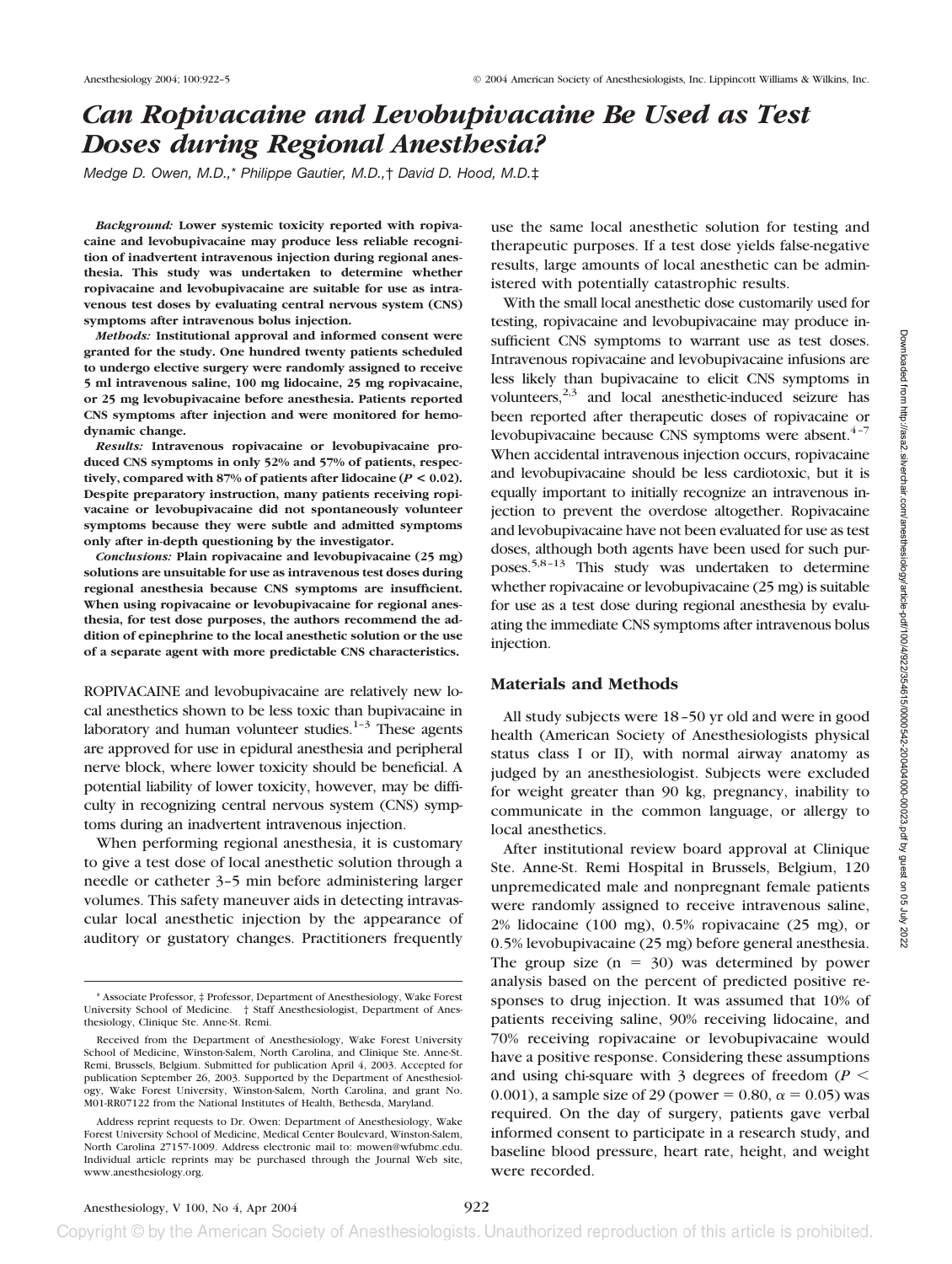|              | Saline<br>$(n = 28)$ | Lidocaine<br>$(n = 30)$ | Ropivacaine<br>$(n = 29)$ | Levobupivacaine<br>$(n = 30)$ |
|--------------|----------------------|-------------------------|---------------------------|-------------------------------|
| Male:Female* | 13:12                | 9:19                    | 8:20                      | 14:15                         |
| Age, yr      | $40 \pm 12$          | $37 \pm 12$             | $36 \pm 11$               | $39 \pm 11$                   |
| Height, cm   | $171 \pm 9$          | $166 \pm 13$            | $170 \pm 9$               | $170 \pm 8$                   |
| Weight, kg   | $72 \pm 12$          | $69 \pm 14$             | $69 \pm 15$               | $74 \pm 17$                   |

#### **Table 1. Demographic Data**

Data are expressed numerically for sex, otherwise as mean  $\pm$  SD. There are no significant differences among groups.

\* Gender data are missing for three patients in the saline group, two patients in the lidocaine group, one patient in the ropivacaine group, and one patient in the levobupivacaine group.

#### *Assessments*

Patients received a 5-ml intravenous bolus of study solution, with investigators and patients blinded to treatment. Before injection, patients were instructed as to the type of symptoms they might experience, including visual or hearing changes, perioral numbness, metallic taste, tingling in extremities, dizziness, slurred speech, shortness of breath, palpitations, and anxiety. They were also informed that other symptoms might occur and should be reported to the physician. After injection, the possible symptoms were repeated by the examiner so that when they occurred at approximately 45 s, the patients were acutely aware of them. Using a time-graduated data collection sheet, the onset and offset times of each symptom were noted, and patients graded the symptom severity as absent, mild, moderate, or severe on a scale of 0–3, respectively. For patients experiencing dysphoria from the CNS symptoms, midazolam (2 mg) was available.

## *Monitoring*

Electrocardiography and oxygen saturation were continuously monitored during the 10-min study period before general anesthesia. In addition, noninvasive blood pressure measurements were recorded immediately and 5 min after study drug administration.

# *Follow-up*

Patients had to be free of CNS symptoms, with vital signs at baseline, before the initiation of anesthesia. Other discharge criteria were as per the routine postoperative care.

## **Table 2. Central Nervous System Symptoms**

# *Statistical Analysis*

Numerical data were analyzed by one-way analysis of variance. Ordinal or nonparametric data were evaluated by Kruskal-Wallis one-way analysis of variance on ranks and the Dunn method of multiple comparisons (either pairwise or *vs.* control). Proportional data were analyzed by chi-square or Fisher exact test. Data are presented as mean  $\pm$  SD or median (25th–75th percentile) as appropriate. Multiple comparison adjustments in significant *P* values were accounted for by the appropriate *post hoc* tests or Bonferroni-type modification of acceptable *P* values.

# **Results**

One hundred twenty patients were enrolled, and 117 completed the study. Demographic data are shown in table 1. Two patients in the saline group and one patient in the ropivacaine group were excluded because the data sheet was misplaced.

## *CNS Symptoms*

No patient experienced CNS symptoms after receiving intravenous saline. After 25 mg intravenous ropivacaine or levobupivacaine, only 52% or 57% of patients, respectively, reported one or more CNS symptoms (table 2). In contrast, lidocaine was significantly more reliable in producing recognizable CNS symptoms ( $P < 0.02$ , chisquare test) when compared with either ropivacaine or levobupivacaine (table 2). For lidocaine, ropivacaine, and levobupivacaine, the onset of CNS symptoms oc-

|                              | CNS Symptoms*† | Symptom Severity§<br>Median (25th, 75th<br>Percentiles) | Symptom Duration, s<br>Mean $\pm$ SD |
|------------------------------|----------------|---------------------------------------------------------|--------------------------------------|
| Lidocaine ( $n = 30$ )       | 87‡            | 2(1, 3)                                                 | $112 \pm 61$                         |
| Ropivacaine (n = 29)         | 52             | 2(1, 2)                                                 | $82 \pm 39$                          |
| Levobupivacaine ( $n = 30$ ) | 57             | 2(1, 2)                                                 | $95 \pm 56$                          |
| Saline ( $n = 28$ )          |                | <b>NA</b>                                               | NA.                                  |

 $^\ast$  Percentage of patients reporting one or more central nervous system (CNS) symptoms after intravenous injection of saline or local anesthetic solution.  $\,$  †  $P$   $<$ 0.001 when compared with saline using one-way analysis of variance on ranks and Dunn *post hoc* analysis. ‡ Intravenous lidocaine was significantly (*P* - 0.02) more likely to produce CNS symptoms when compared with ropivacaine or levobupivacaine using chi-square analysis with adjustment for multiple comparisons. § Symptom severity was numerically graded as mild  $= 1$ , moderate  $= 2$ , and severe  $= 3$ .  $NA = not applicable.$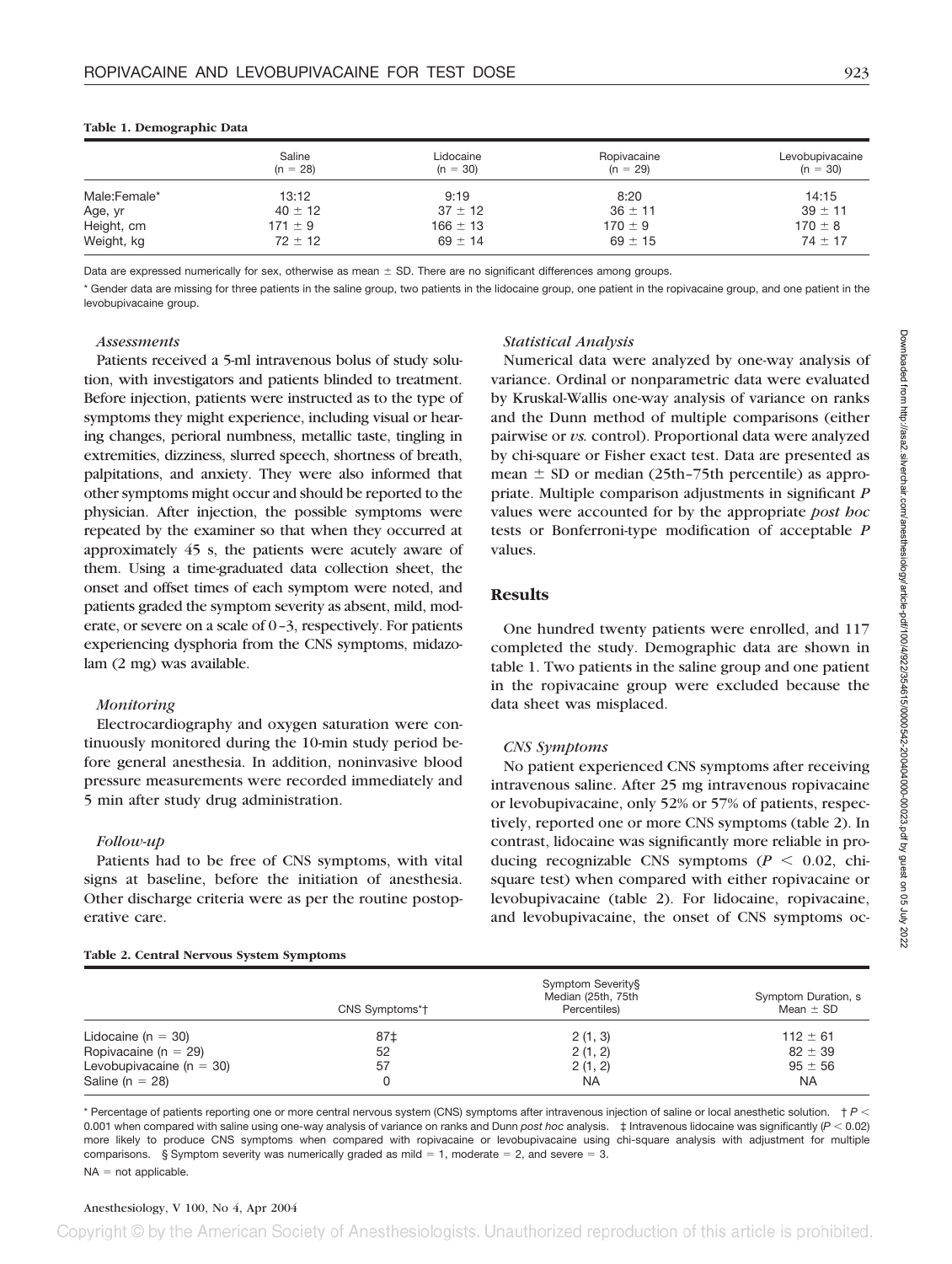

**Fig. 1. Percentage of patients with central nervous system symptoms after administration of intravenous lidocaine, ropivacaine, or levobupivacaine. Lidocaine differed from ropivacaine** and levobupivacaine using the exact chi-square test ( ${}^*P$  < 0.05).

curred at averages of  $43 \pm 14$ ,  $44 \pm 14$ , and  $40 \pm 12$  s  $(P =$  not significant) after injection, respectively, and persisted 112  $\pm$  61, 82  $\pm$  39, and 95  $\pm$  56 s (*P* = not significant) (table 2).

With regard to symptomatology, for lidocaine, tinnitus was reported in 73% of patients, followed by dizziness in 47% and metallic taste in 40% (fig. 1). In addition, one patient experienced severe anxiety, and three patients had mild slurring of speech after receiving intravenous lidocaine.

In contrast, for ropivacaine, dizziness was the most commonly reported symptom in 34% of patients, followed by tinnitus in 28% (fig. 1). There were no reports of metallic taste, anxiety, or slurred speech after ropivacaine injection. Levobupivacaine injection produced similar results, with dizziness occurring in 27%, tinnitus in 23%, and metallic taste in 13%, without reports of slurred speech or anxiety. Of interest, two patients in the ropivacaine group and one patient in the levobupivacaine group experienced subtle tingling isolated in a digit or one extremity as the only manifestation of intravenous local anesthetic injection. The overall symptom frequency and severity are summarized in table 2. For ropivacaine and levobupivacaine, many of the symptoms were discrete and were recalled retrospectively by the patient after repeated questioning by the examiner.

## *Side Effects*

Blood pressure and heart rate were stable before and after intravenous injection in all but one patient (data not shown). One patient given levobupivacaine reported severe palpitations, and heart rate increased from 96 to 123 beats/min, accompanied by a blood pressure change from 151/80 mmHg to 121/83 mmHg. No therapy was rendered. In addition, no patient required midazolam for CNS-related symptoms.

#### **Discussion**

During regional anesthesia, a local anesthetic intravenous test dose should produce a fast onset of reliable symptoms that resolve quickly with low probability for harm. In the current study, a 25-mg intravenous bolus of ropivacaine or levobupivacaine produced CNS symptoms in only 52% or 57% of patients, respectively. This observation is concerning because 15- to 22.5-mg ropivacaine or levobupivacaine test doses have been used during epidural anesthesia and peripheral nerve block.<sup>5,8-13</sup>

Accordingly, there are 19 reports of seizure after accidental intravenous injection of ropivacaine or levobupivacaine, and in only 8 cases, toxicity was preceded by warning symptoms. When CNS symptoms were present, agitation<sup>14-17</sup> has been more commonly reported than dysarthria,<sup>18,19</sup> facial numbness,<sup>20</sup> or the "prodrome" of toxicity.<sup>21</sup> Interestingly, agitation, uninhibited vocalization, and bizarre behavior have been described after large unintended intravenous injections of ropivacaine<sup>15</sup> and levobupivacaine, $12$  without seizure. These reports highlight the relative absence of prodromal CNS toxicity symptoms after large intravenous injections of ropivacaine or levobupivacaine.

For ropivacaine, the mean  $\pm$  SD dose resulting in convulsion was  $181.5 \pm 86$  mg (range, 20–300 mg) in patients weighing  $65 \pm 15$  kg (range, 44-90 kg). For levobupivacaine, seizure has been reported after patients received 125 mg<sup>22</sup> or 150 mg<sup>7,23</sup> during brachial plexus anesthesia. In all but one case,<sup>17</sup> emergency control of the airway was required, and in nearly half of the cases, surgery was postponed or canceled. Fortunately, there are few accounts of cardiac instability<sup>4,24</sup> after accidental intravenous ropivacaine injection, and in all other reports, the only cardiac manifestation of toxicity was self-limited sinus tachycardia.<sup>7,14-17,20,23</sup>

In most cases of ropivacaine- and levobupivacaineinduced toxicity, "safe" administration methods were used; attempts were made to aspirate blood through the needle or catheter,  $4,6,14,16,18,21$ <sup>-23</sup> and a test dose was given.<sup>5,13,17,20</sup> Ropivacaine and levobupivacaine as test doses, however, have not been evaluated. Only one editorial has questioned the suitability of ropivacaine as a test dose<sup>25</sup> after Morton *et al.*<sup>13</sup> reported two unrecognized intravenous catheters in 31 patients undergoing cesarean delivery with epidural anesthesia (representing 6% of the patients studied). Not only did the 3-ml ropivacaine test dose (22.5 mg) fail to identify the intravenous catheter placement, symptoms were not elicited until one patient received 75 mg and the other received 150 mg (the total dose). Fortunately, there were no adverse maternal or fetal effects. This study is alarming, however, because in pregnancy, a 5–10% incidence of intravascular catheter insertion occurs during epidural anesthesia and must be recognized.

One might argue that a larger test dose may produce